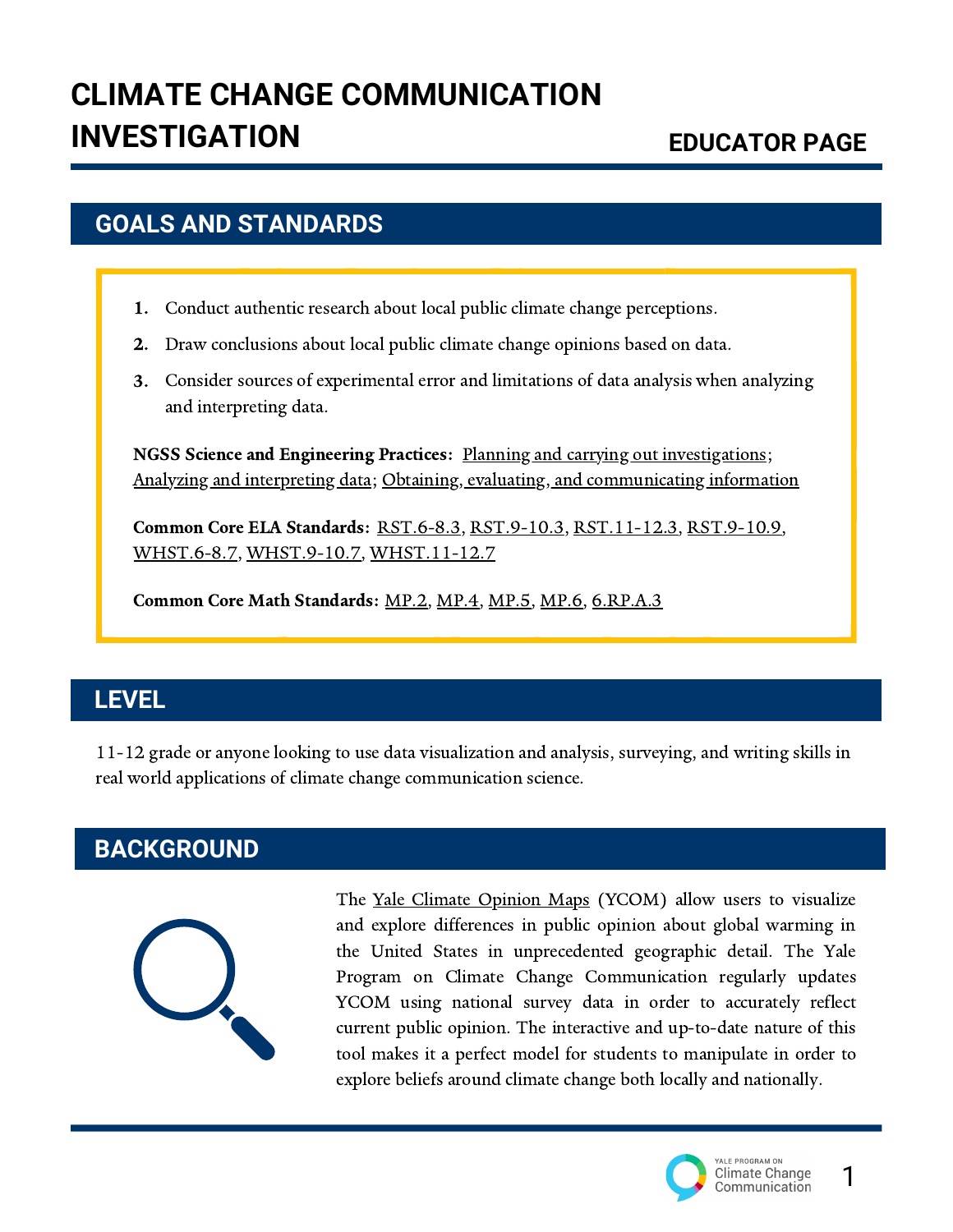# **ACTIVITY DESCRIPTION (120 MINS)**

In this activity, students will collect their own data by interviewing people in their communities using YCOM questions.

They will then compare their data to YCOM data and identify changes they could make to their own studies to improve the reliability of their data. The activity guides students through this process in a stepwise fashion. Ultimately, the Climate Change Communication Investigation activity integrates science, math, and civics to help students learn how science works and how their community thinks about climate change.



#### **TIPS FOR SUCCESS**

- Don't feel as though students need to do this whole activity in one class period. Students can work through this over the course of a few days.
- Middle schoolers may do better by focusing only on one research question and/or only making comparisons between their data and their county's data.
- Since it will take students different amounts of time to survey ten people, you can make the interview portion of the activity a homework assignment. Or, if you do the surveying during class, you can give students who are done early another one of our activities to complete while others finish. We recommend Navigating the Yale Climate Opinion Maps or Connecting Data to [Storytelling!](https://climatecommunication.yale.edu/for-educators/navigating-the-yale-climate-opinion-maps/)
- While it is valuable for students to collect their own data through surveying, we understand that timing and circumstances may not allow for that. If you are unable to have your students conduct a survey, you can have students use the sample data on the following page.